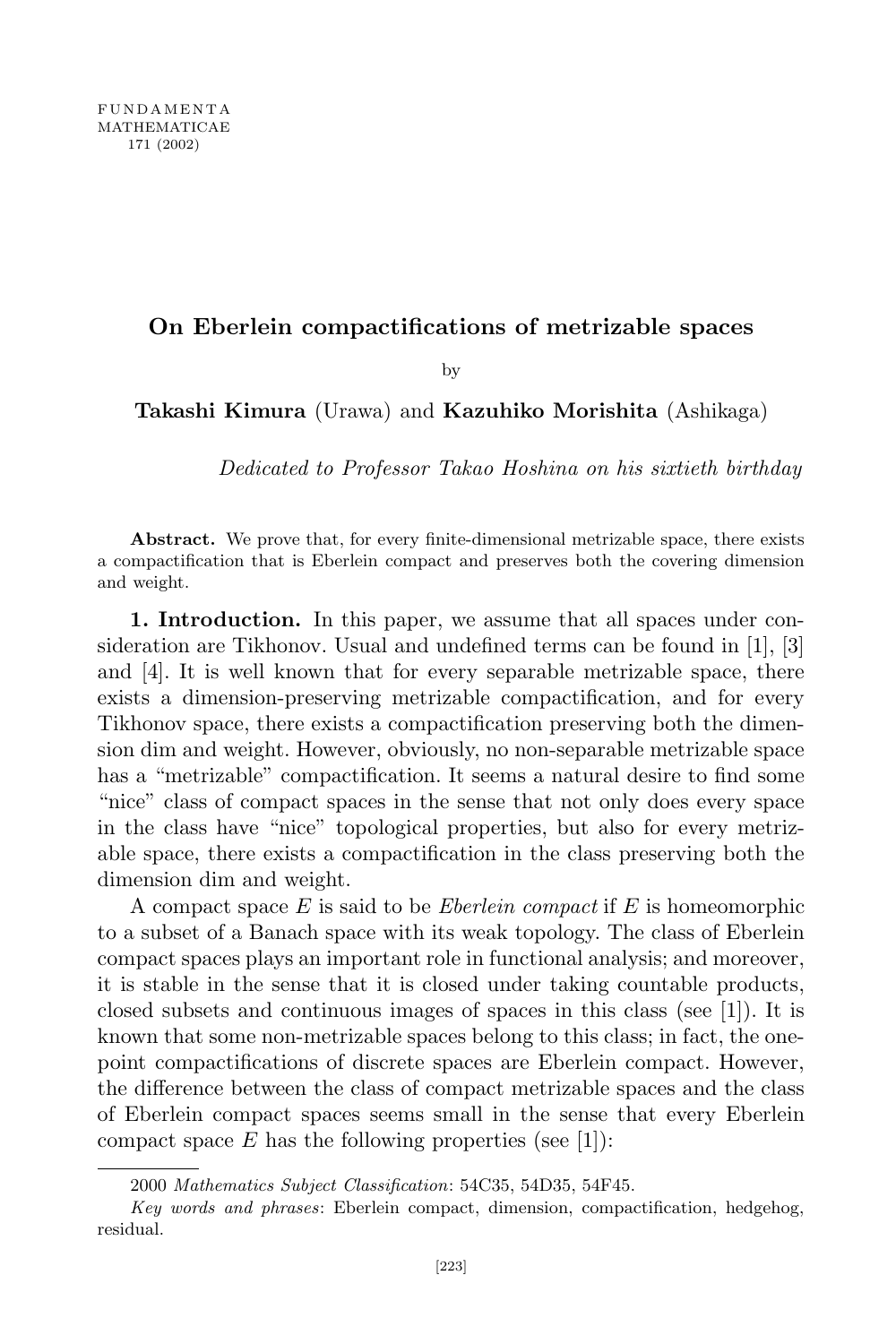- *E* contains a metrizable dense  $G_{\delta}$ -subset,
- $E$  is a Fréchet space,
- $nw(A) = d(A)$  for every subset *A* of *E*, and
- $c(E) = w(E)$ .

For a space *X*, an Eberlein compact space *E* is said to be an *Eberlein compactification* of  $X$  if  $E$  contains  $X$  as a dense subset. Arkhangel'ski $\tilde{I}$ proved that every metrizable space has an Eberlein compactification (see [1]). Moreover, Dimov presented a characterization theorem for spaces that have Eberlein compactifications (see [2]). Our purpose is to prove the following two theorems.

Theorem 1.1. *Let M be a finite-dimensional metrizable space. There exists an Eberlein compactification E of M such that* dim *E* = dim*M and*  $w(E) = w(M)$ .

Theorem 1.2. *Let M be an S-weakly infinite-dimensional metrizable space. There exists an S-weakly infinite-dimensional Eberlein compactification*  $E$  *of*  $M$  *with*  $w(E) = w(M)$ *.* 

For the definition of S-weakly infinite-dimensionality, see [4, Problem 6.1.E(a), Remark, p. 310]. We abbreviate "S-weakly infinite-dimensional" to S-w.i.d.

**2. Proofs of the theorems.** First, we set our terminology and notation. The symbols  $\mathbb{I}, \mathbb{Q}$  and  $\mathbb{N}$  denote the closed unit interval  $[0, 1]$ , the set of rational numbers and the set of positive integers respectively. Let *τ* be an infinite cardinal. For every  $\alpha \leq \tau$ , we put  $\mathbb{I}_{\alpha} = \mathbb{I} \times {\alpha}$ . Moreover, we set

$$
T(\tau) = \bigcup_{\alpha < \tau} \mathbb{I}_{\alpha}
$$
 and  $T^*(\tau) = \bigcup_{\alpha \leq \tau} \mathbb{I}_{\alpha}$ .

For  $(x, \alpha)$ ,  $(y, \beta)$  in  $T^*(\tau)$ , we define an equivalence relation  $\sim$  as follows:

$$
(x, \alpha) \sim (y, \beta) \Leftrightarrow \begin{cases} x = y = 0, \text{ or} \\ x = y \text{ and } \alpha = \beta. \end{cases}
$$

Denote by  $S^*(\tau)$  the set of all equivalence classes of  $\sim$ , by q the natural mapping of  $T^*(\tau)$  to  $S^*(\tau)$ , by p be the mapping from  $S^*(\tau)$  to I defined by  $p(q(x, \alpha)) = x$ , and by  $\lambda$  the mapping from  $S^*(\tau) \setminus \{q(\{(0, \alpha) \mid \alpha \leq \tau\})\}$  to *τ* + 1 defined by  $\lambda(q(x, \alpha)) = \alpha$ . For every  $q(x, \tau)$  in  $q(\mathbb{I}_{\tau})$ , we put

$$
\mathfrak{B}(q(x,\tau)) = \begin{cases} \left\{ q \left( \bigcup_{\alpha \leq \tau} U \times \{\alpha\} \right) \middle| U \text{ is a neighborhood of } 0 \text{ in } \mathbb{I} \right\} & \text{if } x = 0, \\ \left\{ q \left( \bigcup_{\alpha \leq \tau} U \times \{\alpha\} \setminus \bigcup_{\beta \in \Gamma} \mathbb{I}_{\beta} \right) \middle| U \text{ is a neighborhood} \right. \\ & \text{of } x \text{ in } (0,1], \ \Gamma \text{ is a finite subset of } \tau \right\} & \text{if } x \neq 0. \end{cases}
$$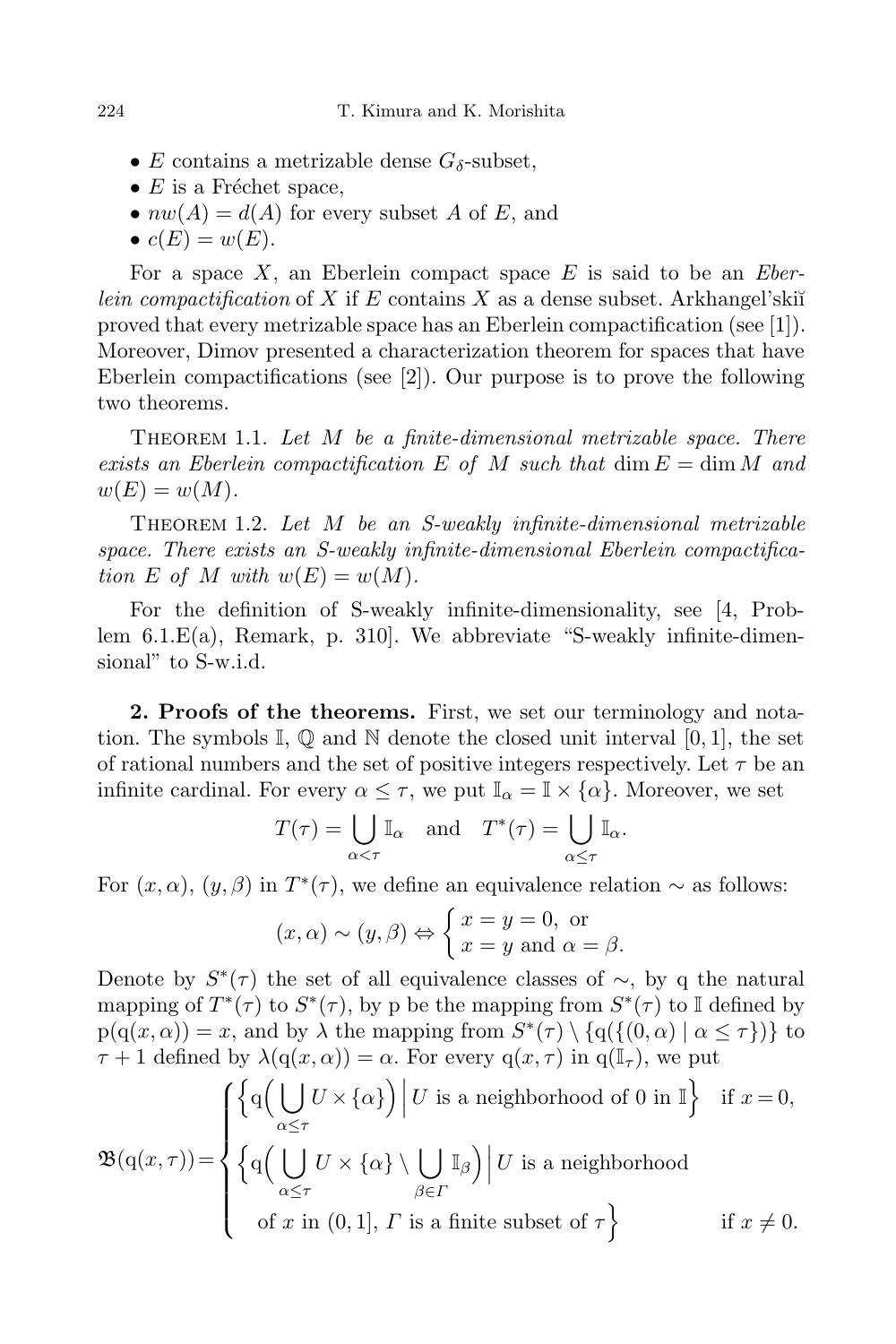For any other point  $q(x, \alpha)$  in  $S^*(\tau)$ , we let  $\mathfrak{B}(q(x, \alpha))$  be the usual neighborhood base in the hedgehog  $S(\tau)$  of spininess  $\tau$ . Now, we equip  $S^*(\tau)$  with the topology generated by the neighborhood base  $\mathfrak{B}(q(x, \alpha))$  at every point  $q(x, \alpha)$  in  $S^*(\tau)$ . Note that  $S^*(\tau)$  can be obtained from the Cartesian product  $\mathbb{I} \times \omega D$ , where  $\omega D$  is the one-point compactification of the discrete space of cardinality  $\tau$ , be identifying the set  $\{0\} \times \omega D$  to a point (this space was considered by Arkhangel'skiı̆ $[1,$  Theorem IV.1.25] and in [5]; cf. [4, Problem 5.3.B(c)]), and  $S(\tau) = q(T(\tau))$  is the usual hedgehog of spininess  $\tau$ .

Let  $\sigma$  be the usual metric on  $S(\tau)$ . We define the metric  $\sigma_n$  on the *n*th product of  $S(\tau)$  by

$$
\sigma_n((x_i),(y_i)) = \sum_{i=1}^n \frac{\sigma(x_i,y_i)}{2^i}
$$

for  $(x_i)$  and  $(y_i)$  in  $S(\tau)^n$ , and the metric  $\sigma_\infty$  on the countable infinite product of  $S(\tau)$  by

$$
\sigma_{\infty}((x_i),(y_i)) = \sum_{i=1}^{\infty} \frac{\sigma(x_i,y_i)}{2^i}
$$

for  $(x_i)$  and  $(y_i)$  in  $S(\tau)^{\mathbb{N}}$ .

Let  $C(X, Y)$  be the space of all continuous mappings from X into Y endowed with the complete metric defined by

 $\widetilde{d}(f, q) = \sup \{d(f(x), q(x)) \mid x \in X\}$ 

for every pair  $(f, g)$  of elements of  $C(X, Y)$ , where d is a complete and bounded metric on *Y* .

For a subset *A* of the *n*th product of  $S^*(\tau)$ , the symbol  $cl_n A$  denotes the closure of *A* in the space, and similarly, for a subset *B* of the countable infinite product of  $S^*(\tau)$ , the symbol  $cl_{\infty}B$  denotes the closure of *B* in the space.

**LEMMA** 2.1. *Every closed subset A of the countable product of*  $S^*(\tau)$  *is Eberlein compact.*

*Proof.* Since being Eberlein compact is preserved by taking countable products, closed subsets and continuous images of such spaces, and the space  $S^*(\tau)$  is Eberlein compact by the fact mentioned in the definition of the space (cf. also [1, Theorem IV.1.25]), *A* is Eberlein compact.  $\blacksquare$ 

Now, we define the subspace  $K_n^*(\tau)$  of  $S^*(\tau)^{\mathbb{N}}$  for every natural number *n* as follows:

DEFINITION 2.2. We put

 $K_n^*(\tau) = \{(s_i) \in S^*(\tau)^{\mathbb{N}} \mid |\{i \in \mathbb{N} \mid p(s_i) \in \mathbb{Q} \setminus \{0\}\}| \leq n\}.$ 

LEMMA 2.3. For every compact subset  $L$  of  $K_n^*(\tau)$ , we have  $\dim L \leq n$ .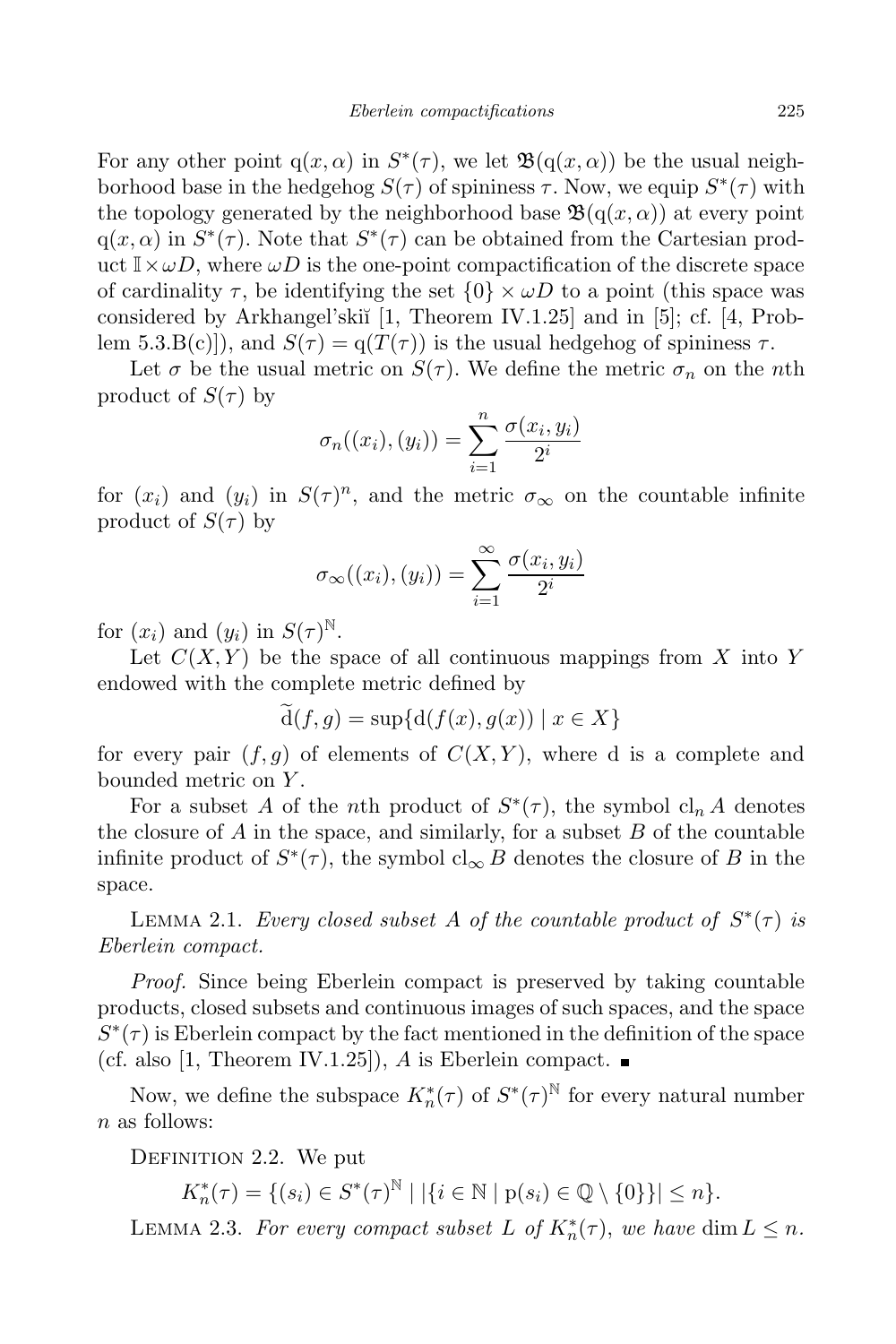*Proof.* Let  $\mathbb{Q} \cap (0,1] = \bigcup_{i=1}^{n+1} \mathbb{Q}_i$ , where  $\mathbb{Q}_i$  is dense in I for every  $i =$ 1,  $\dots$ , *n* + 1, and  $\mathbb{Q}_i$  ∩  $\mathbb{Q}_j$  =  $\emptyset$  for  $i \neq j$ . For every  $i = 1, \dots, n + 1$ , we put

$$
P_i = \{(s_j) \in K_n^*(\tau) \mid p(s_j) \in \mathbb{Q}_i \text{ for some } j \in \mathbb{N}\},\
$$
  

$$
\mathfrak{B}_i = \{U \mid U \text{ is open in } K_n^*(\tau) \text{ and } \text{Bd } U \subset P_i\}.
$$

Notice that  $\mathfrak{B}_i$  is a base for  $K_n^*(\tau)$  for every *i*. Since *L* is compact, for every pair  $(E_i, F_i)$  of disjoint closed subsets of  $L$   $(i = 1, \ldots, n + 1)$ , there exists a finite subset  $\mathfrak{B}'_i$  of  $\mathfrak{B}_i$  such that

$$
E_i \subset \left(\bigcup \mathfrak{B}'_i\right) \cap L \subset \mathrm{cl}_{\infty}\left(\left(\bigcup \mathfrak{B}'_i\right) \cap L\right) \subset L \setminus F_i.
$$

Let  $L_i = \text{Bd}(\bigcup \mathfrak{B}'_i)$ . Then  $L_i$  is a partition of *L* between  $E_i$  and  $F_i$ . Since  $\bigcap_{i=1}^{n+1} L_i = \emptyset$ , we have dim  $L \leq n$ .

Now, we define

$$
\mathfrak{K} = ((0,1] \cap \mathbb{Q})^{n+1}, \quad \mathfrak{J} = \{(i_1, \dots, i_{n+1}) \mid i_j \in \mathbb{N}, \text{ and } i_j \neq i_k \text{ for } j \neq k\}.
$$
  
For  $K = (q_1, \dots, q_{n+1}) \in \mathfrak{K}$  and  $J = (i_1, \dots, i_{n+1}) \in \mathfrak{J}$ , let  

$$
F(K, J) = \{(s_i) \in S^*(\tau)^{\mathbb{N}} \mid p(s_{i_j}) = q_j \text{ for } j = 1, \dots, n+1\}.
$$

LEMMA 2.4. *For every closed subset A of*  $S(\tau)^{\mathbb{N}}$ , *the following are equivalent*:

$$
(1) cl_{\infty} A \cap F(K, J) = \emptyset,
$$

 $(2) \sigma_{\infty}(A, F(K, J) \cap S(\tau)^{\mathbb{N}}) > 0.$ 

*Proof.* First, we prove  $(2) \Rightarrow (1)$ . Suppose not, and take a point  $s = (s_i)$  $\in$  cl<sub>∞</sub> *A*  $\cap$  *F*(*K, J*). Put  $\delta = \sigma_{\infty}(A, F(K, J) \cap S(\tau)^{\mathbb{N}})$ . Take *k* such that  $1/2^k < \delta/8$ . Since  $s \in cl_\infty A$ , there exists a point  $t = (t_i) \in A$  such that

$$
\begin{cases} \lambda(s_i) = \lambda(t_i) & \text{if } \lambda(s_i) \neq \tau, \\ |p(s_i) - p(t_i)| < \delta/4 & \text{for every } i. \end{cases}
$$

We put

$$
u_i = \begin{cases} s_i & \text{if } \lambda(s_i) \neq \tau, \\ \mathbf{q}(\mathbf{p}(s_i), \lambda(t_i)) & \text{if } \lambda(s_i) = \tau. \end{cases}
$$

We see that  $u = (u_i) \in F(K, J) \cap S(\tau)^{\mathbb{N}}$ . We have

$$
\sigma_{\infty}(t, u) = \sum_{i=1}^{\infty} \frac{\sigma(t_i, u_i)}{2^i} \le \sum_{i=1}^{k} \frac{\sigma(t_i, u_i)}{2^i} + \sum_{i=k+1}^{\infty} \frac{\text{diam}_{\sigma} S(\tau)}{2^i}
$$

$$
\le \frac{\delta}{4} + \frac{\delta}{8} \cdot 2 = \frac{\delta}{2}.
$$

This contradicts  $\sigma_{\infty}(A, F(K, J) \cap S(\tau)^{\mathbb{N}}) = \delta$ .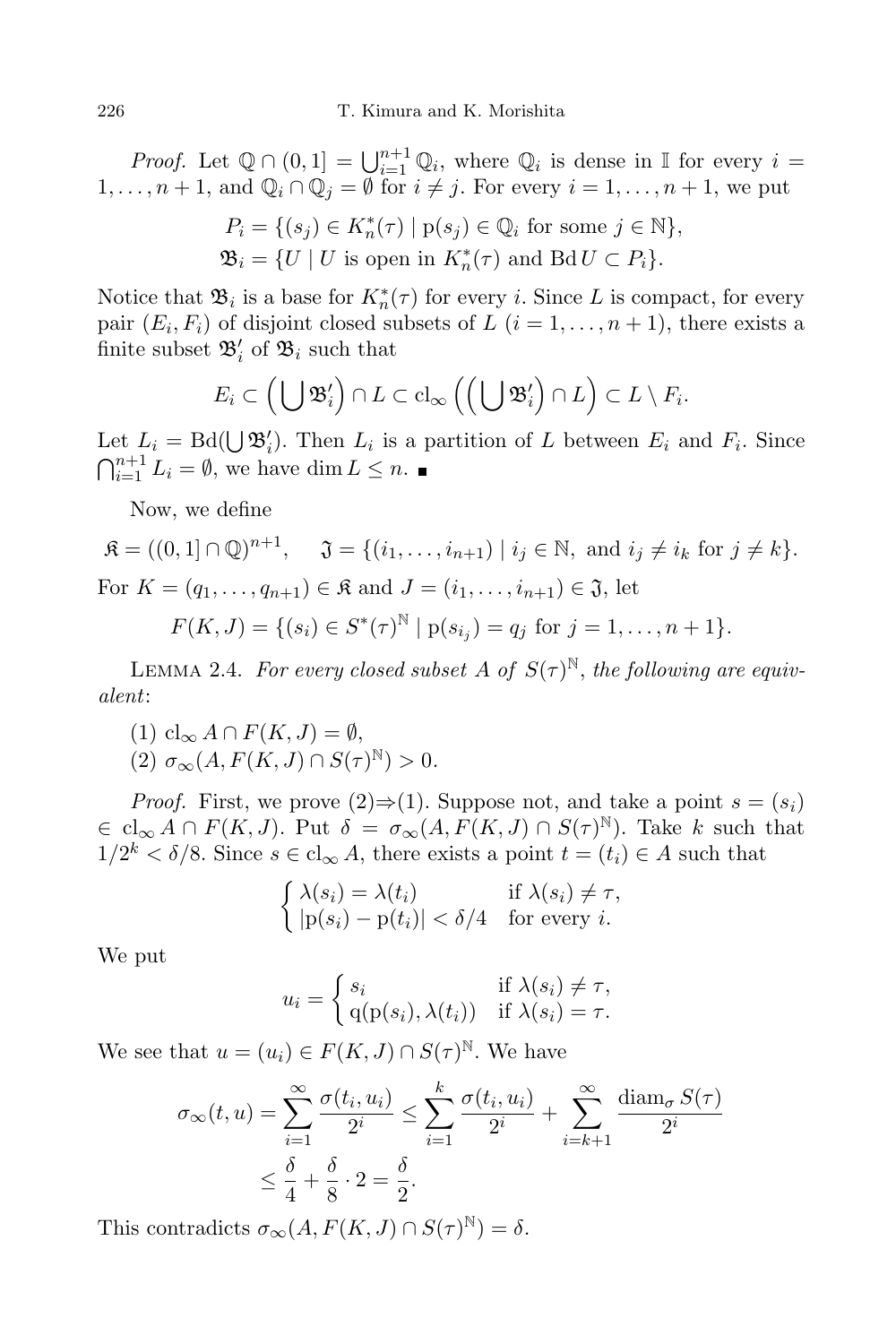Now, we prove  $(1) \Rightarrow (2)$ . By Wallace's theorem (see [3, Theorem 3.2.10]), for every  $j = 1, \ldots, n + 1$ , there exists an open subset  $U_j$  of  $S^*(\tau)$  such that

$$
F(K,J) \subset \bigcap_{j=1}^{n+1} \pi_{i_j}^{-1}(U_j) \subset \mathrm{cl}_{\infty}\Big(\bigcap_{j=1}^{n+1} \pi_{i_j}^{-1}(U_j)\Big) \subset S^*(\tau)^{\mathbb{N}} \setminus \mathrm{cl}_{\infty} A,
$$

where  $\pi_l$  is the *l*th projection from  $S^*(\tau)^{\mathbb{N}}$  into  $S^*(\tau)$ . By the definition of *F*(*K, J*), we can find a positive number  $\varepsilon_j$  such that

$$
q((q_j - \varepsilon_j, q_j + \varepsilon_j) \times \lambda(s_{i_j})) \subset U_j
$$

for every *j*. Put

 $\varepsilon = \min\{\varepsilon_j \mid 1 \leq j \leq n+1\}, \quad l = \max\{i_j \mid 1 \leq j \leq n+1\}.$ 

We have

$$
\varepsilon/2^l \le \sigma_\infty(A, F(K, J) \cap S(\tau)^\mathbb{N}).
$$

Recall that a subset of a space *X* is said to be *residual* if it contains a dense  $G_{\delta}$ -subset of X. The proof of Lemma 2.5 is essentially due to Pol [9].

Lemma 2.5. *Let X be a normal space and A a closed subset of X with* dim  $A \leq n$ *. For every cardinal*  $\tau$ *, the set*  $\mathcal{H} = \{h \in C(X, S(\tau)^{\mathbb{N}}) \mid$  $cl_{\infty} h(A) \subset K_n^*(\tau) \}$  *is residual in*  $C(X, S(\tau)^{\mathbb{N}})$ *.* 

*Proof.* For every  $K = (q_1, \ldots, q_{n+1}) \in \mathfrak{K}$  and  $J = (i_1, \ldots, i_{n+1}) \in \mathfrak{J}$ , we put

$$
\mathcal{F}(K, J) = \{ f \in C(X, S(\tau)^{\mathbb{N}}) \mid \operatorname{cl}_{\infty} f(A) \cap F(K, J) = \emptyset \}.
$$

Since

$$
S^*(\tau)^{\mathbb{N}} \setminus K_n^*(\tau) = \bigcup \{ F(K, J) \mid K \in \mathfrak{K}, J \in \mathfrak{J} \},
$$

we have

$$
\bigcap \{ \mathcal{F}(K,J) \mid K \in \mathfrak{K}, J \in \mathfrak{J} \} \subset \mathcal{H}.
$$

By Lemma 2.4, we can see that  $\mathcal{F}(K, J)$  is an open subset of  $C(X, S(\tau)^{\mathbb{N}})$ . Hence, it is sufficient to prove that  $\mathcal{F}(K, J)$  is a dense subset of  $C(X, S(\tau)^{\mathbb{N}})$ . Take an arbitrary mapping  $f = (f_i) : X \to S(\tau)^{\mathbb{N}}$  and  $\varepsilon$ . For every  $i \in \mathbb{N}$ with  $i \neq i_j$ , we put  $g_i = f_i$ . Set

$$
F = \Big(\prod_{j=1}^{n+1} p^{-1}(q_j)\Big) \cap S(\tau)^{n+1}.
$$

Below, we show that, for every  $i_j$ , there exists a mapping  $g_{i_j}$  in  $C(X, S(\tau))$ such that  $\sigma(g_{i_j}(x), f_{i_j}(x)) < \varepsilon$  for every  $x \in X$ , and  $\sigma_{n+1}(\overline{g}(A), F) > 0$  for  $\overline{g} = (g_{i_j}) : X \to S(\tau)^{n+1}$ . Then it is obvious that the mapping  $g = (g_i)$  from *X* into  $S(\tau)^{\mathbb{N}}$  satisfies

$$
\operatorname{cl}_{\infty} g(A) \cap F(K, J) = \emptyset \quad \text{and} \quad \widetilde{\sigma}_{\infty}(f, g) < \varepsilon.
$$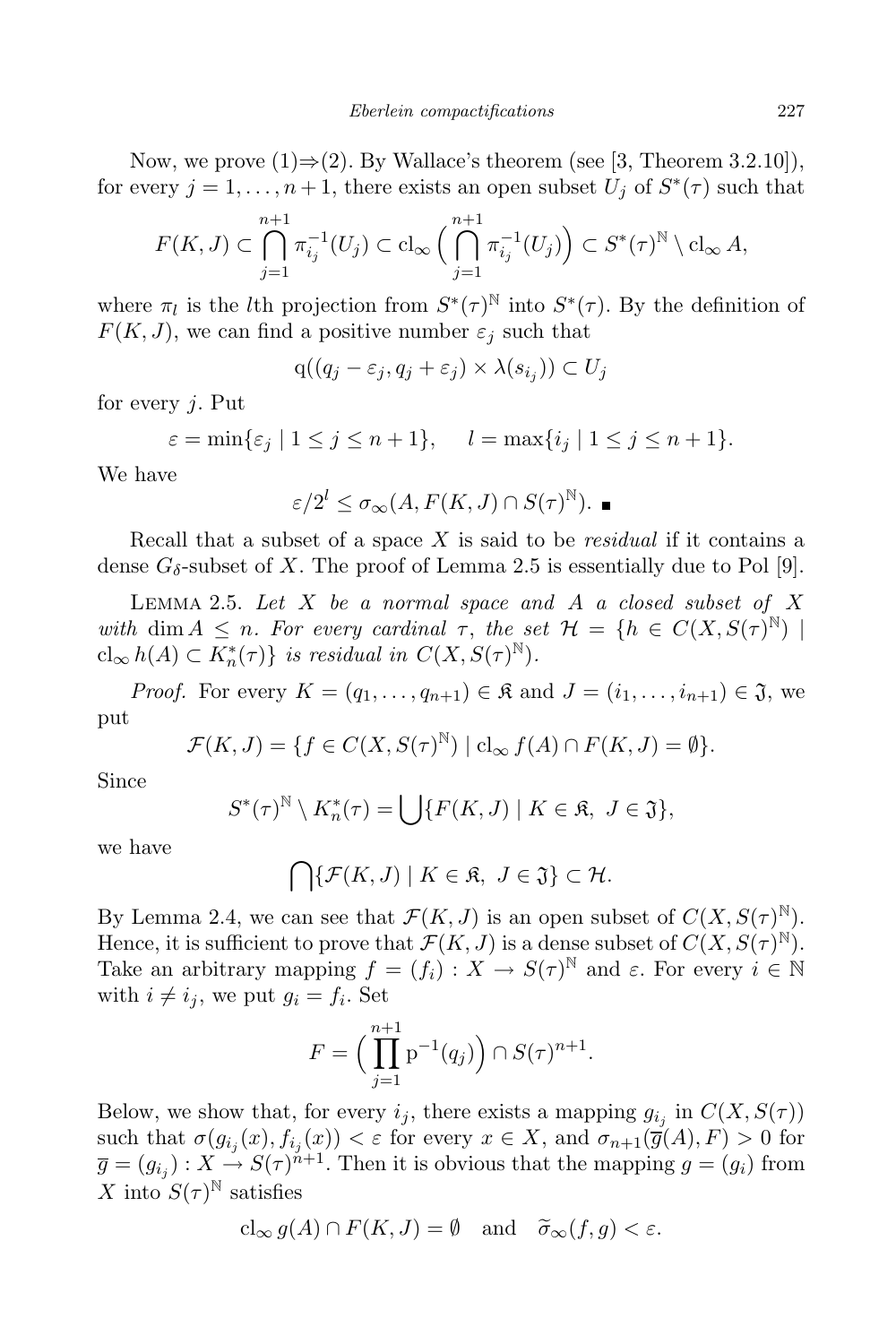Put  $T = \tau^{n+1}$ . For every  $t = (\alpha_1, \ldots, \alpha_{n+1}) \in T$ , we put  $p_t =$  $(q(q_j, \alpha_j))_{j=1}^{n+1}$ . Notice that  $F = \{p_t \mid t \in T\}$ . Take  $\eta$  with

$$
0<\eta<\min\{q_1,\ldots,q_{n+1},\varepsilon/2\}.
$$

For every  $t = (\alpha_1, \ldots, \alpha_{n+1}) \in T$ , we put

$$
U_t = \{(s_i) \in S(\tau)^{n+1} \mid \lambda(s_i) = \alpha_i, \ |p(s_i) - q_i| < \eta\}, \\
K_t = cl_{n+1} U_t, \quad S_t = K_t \setminus U_t.
$$

Write  $f = (f_{i_j})$ . Then  $\{U_t \mid t \in T\}$  is a discrete collection of open neighborhoods of the points  $p_t$  in  $S(\tau)^{n+1}$  and the family

$$
\left\{ \overline{f}^{-1}(K_t) \mid t \in T \right\} \cup \left\{ \overline{f}^{-1}\left( S(\tau)^{n+1} \setminus \bigcup_{t \in T} U_t \right) \right\}
$$

is a locally finite closed covering of *X*. We consider two cases.

CASE 1:  $q_i + \eta \leq 1$  *for every*  $i = 1, \ldots, n + 1$ . For every  $t \in T$ , the set  $S_t$  is homeomorphic to the *n*-dimensional sphere, and since dim  $A \leq n$ , there exists a mapping  $h_t: \overline{f}^{-1}(K_t) \cap A \to S_t$  such that  $h_t|_{\overline{f}^{-1}(S_t) \cap A} = \overline{f}$  $\bar{f}|_{\bar{f}^{-1}(S_t)\cap A}$ . We define  $h'_t : (\bar{f}^{-1}(K_t)\cap A) \cup \bar{f}^{-1}(S_t) \to S_t$  by

$$
h'_t(x) = \begin{cases} h_t(x) & \text{if } x \in \overline{f}^{-1}(K_t) \cap A, \\ \overline{f}(x) & \text{otherwise.} \end{cases}
$$

Since  $(\bar{f}^{-1}(K_t) \cap A) \cup \bar{f}^{-1}(S_t)$  is a closed subset of the normal space X, there exists a continuous mapping  $g_t: \bar{f}^{-1}(K_t) \to K_t$  such that

$$
g_t|_{\bar{f}^{-1}(S_t)} = \bar{f}|_{\bar{f}^{-1}(S_t)}, \quad g_t|_{A \cap \bar{f}^{-1}(K_t)} = h_t.
$$

We have  $\sigma_{n+1}(g_t(A \cap \overline{f}^{-1}(K_t)), p_t) \geq \eta$ . Now, we put  $g' = \overline{f}|_{\overline{f}^{-1}(S(\tau))^{n+1} \setminus \bigcup_{t \in T} U_t)}$ . Let  $\overline{g}: X \to S(\tau)^{n+1}$  be the combination of  $g'$  and the mappings  $\{g_t \mid t \in T\}$ . Then  $\overline{q}$  is continuous. Moreover,

$$
\sigma_{n+1}(\overline{g}(A), F) \ge \eta, \quad \sigma(f_{i_j}(x), g_{i_j}(x)) \le 2\eta < \varepsilon \quad \text{for every } x \in X.
$$

CASE 2:  $q_i + \eta > 1$  *for some*  $i = 1, \ldots, n + 1$ . Then there exists a continuous retraction  $r_t: K_t \to S_t$ . Set  $g_t = r_t \circ f|_{\bar{f}^{-1}(K_t)}$ . We define the mappings  $g'$  and  $\overline{g}$  as in Case 1 and we reach the same conclusion.

Below, the symbol  $\mathcal{E}(M)$  denotes the set

 ${h \in C(M, S(\tau^N) \mid h \text{ is a homeomorphic embedding}}$ 

for a metrizable space M with  $w(M) = \tau$ .

LEMMA 2.6 (Torunczyk, see [9]). *If M is a* metrizable space with  $w(M) = \tau$ , *then the set*  $\mathcal{E}(M)$  *is residual in*  $C(M, S(\tau)^{\mathbb{N}})$ *.* 

By Lemmas 2.3, 2.5 and 2.6, we have the following theorem.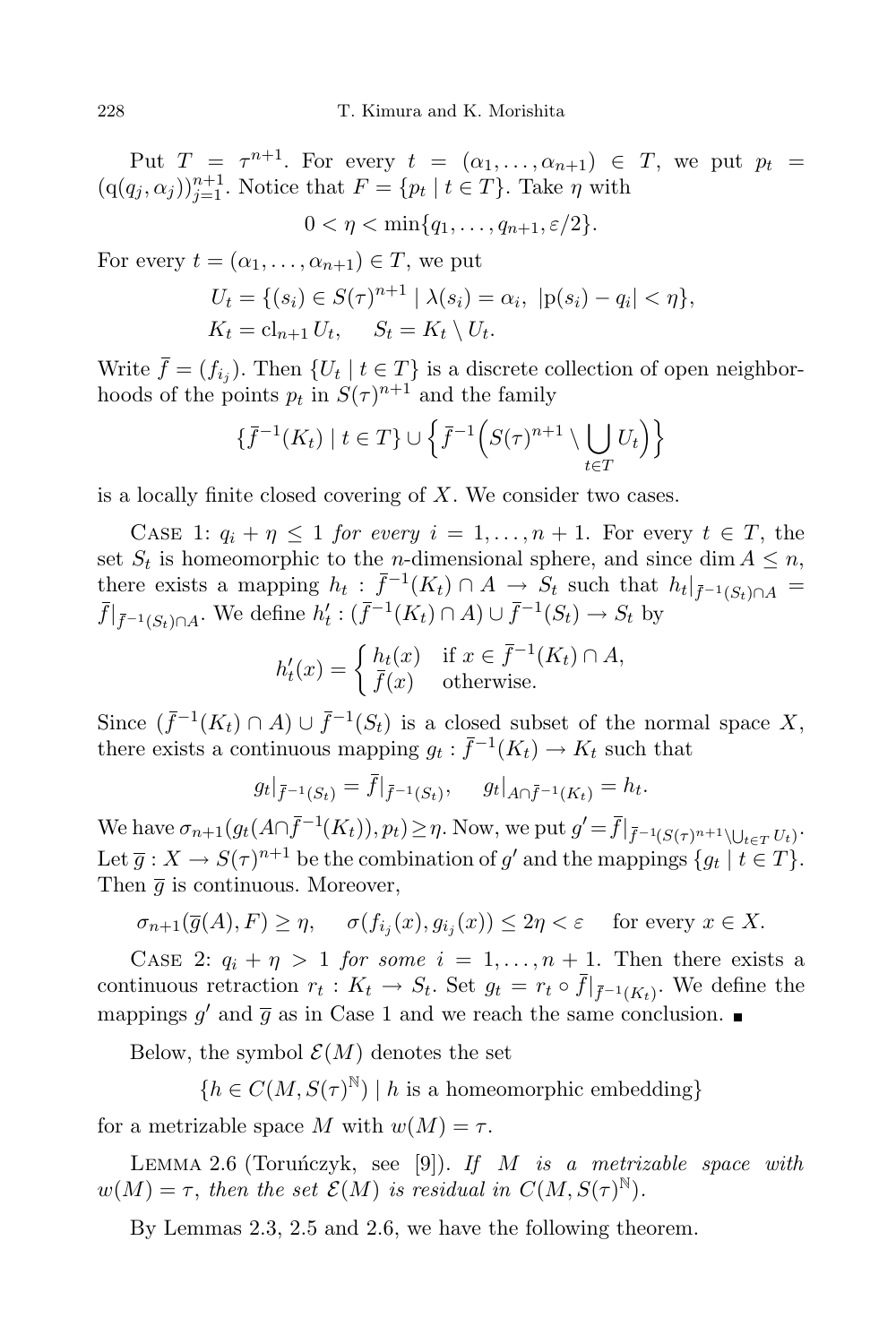THEOREM 2.7. Let M be a metrizable space with  $w(M) = \tau$  and  $\dim M = n$ *. The set* 

$$
\{h \in \mathcal{E}(M) \mid \dim \mathrm{cl}_{\infty} \, h(M) \le n\}
$$

*is residual in*  $C(M, S(\tau)^{N}).$ 

Now, we proceed to prove the residuality of  ${h \in \mathcal{E}(M) \mid \dim \mathrm{cl}_{\infty} h(M)}$  $\geq n$ <sup>}</sup>. To do this, we need some lemmas. Lemma 2.10 will be used again in the next section. Below, for a positive number  $\varepsilon$ , a positive integer *n* and a subset *Y* of  $S(\tau)^n$ ,  $N(Y, \varepsilon, n)$  denotes the  $\varepsilon$ -neighborhood of *Y* in  $S(\tau)^n$ , and similarly, for a subset *Z* of  $S(\tau)^{\mathbb{N}}$ ,  $N(Z,\varepsilon,\infty)$  denotes the  $\varepsilon$ -neighborhood of *Z* in  $S(\tau)^N$ . For subsets *A* and *B* of  $S(\tau)^n$  with  $\operatorname{cl}_n A \cap \operatorname{cl}_n B = \emptyset$ , a positive number  $\varepsilon$  is said to be a *separating* constant of  $(A, B)$  if  $\text{cl}_n N(A, \varepsilon, n)$  $\operatorname{cl}_n N(B, \varepsilon, n) = \emptyset.$ 

LEMMA 2.8. *If A*, *B* are *subsets* of  $S(\tau)^n$  *with*  $\text{cl}_n A \cap \text{cl}_n B = \emptyset$ , *then there exists a separating constant of* (*A, B*)*.*

*Proof.* For simplicity, we give the proof in the case of  $n = 2$ . Take subsets *A* and *B* of  $S(\tau)^2$  with cl<sub>2</sub>  $A \cap$  cl<sub>2</sub>  $B = \emptyset$ . For every pair  $(\alpha, \beta)$  in  $(\tau + 1)^2$ , we put

$$
A_{(\alpha,\beta)} = (q(\mathbb{I}_{\alpha}) \times q(\mathbb{I}_{\beta})) \cap \text{cl}_2 A, \quad B_{(\alpha,\beta)} = (q(\mathbb{I}_{\alpha}) \times q(\mathbb{I}_{\beta})) \cap \text{cl}_2 B.
$$

Let  $p_2: S^*(\tau)^2 \to \mathbb{I}^2$  be defined by  $p_2(q(x_1, a_1), q(x_2, a_2)) = (x_1, x_2)$ . We can find open subsets  $U_{(\alpha,\beta)}$  and  $V_{(\alpha,\beta)}$  of  $\mathbb{I}^2$  with

 $p_2(A_{(\alpha,\beta)}) \subset U_{(\alpha,\beta)}, \quad p_2(B_{(\alpha,\beta)}) \subset V_{(\alpha,\beta)}, \quad \text{cl}_{\mathbb{I}^2} U_{(\alpha,\beta)} \cap \text{cl}_{\mathbb{I}^2} V_{(\alpha,\beta)} = \emptyset$ for every pair  $(\alpha, \beta)$ , and a finite subset  $\Lambda$  of  $\tau$  with

$$
p_2(A_{(\alpha,\beta)}) \subset U_{(\tau,\tau)}, \quad p_2(B_{(\alpha,\beta)}) \subset V_{(\tau,\tau)}
$$

for every pair  $(\alpha, \beta)$  in  $(\tau \setminus \Lambda)^2$ . Put

$$
A_1 = \bigcup \{ A_{(\alpha,\beta)} \setminus p_2^{-1}(U_{(\tau,\tau)}) \mid \alpha \notin \Lambda \text{ and } \beta < \tau + 1 \},
$$
  
\n
$$
A_2 = \bigcup \{ A_{(\alpha,\beta)} \setminus p_2^{-1}(U_{(\tau,\tau)}) \mid \alpha < \tau + 1 \text{ and } \beta \notin \Lambda \},
$$
  
\n
$$
B_1 = \bigcup \{ B_{(\alpha,\beta)} \setminus p_2^{-1}(V_{(\tau,\tau)}) \mid \alpha \notin \Lambda \text{ and } \beta < \tau + 1 \},
$$
  
\n
$$
B_2 = \bigcup \{ B_{(\alpha,\beta)} \setminus p_2^{-1}(V_{(\tau,\tau)}) \mid \alpha < \tau + 1 \text{ and } \beta \notin \Lambda \},
$$
  
\n
$$
F_1 = \mathbb{I} \times \{0\}, \quad F_2 = \{0\} \times \mathbb{I}.
$$

We have

$$
p_2(A_1 \cup B_1) \cap F_1 = \emptyset, \quad p_2(A_2 \cup B_2) \cap F_2 = \emptyset.
$$

Let  $\varrho$  be the metric on  $\mathbb{I}^2$  defined by

$$
\varrho((x_1, x_2), (y_1, y_2)) = \frac{1}{2}|x_1 - y_1| + \frac{1}{4}|x_2 - y_2|
$$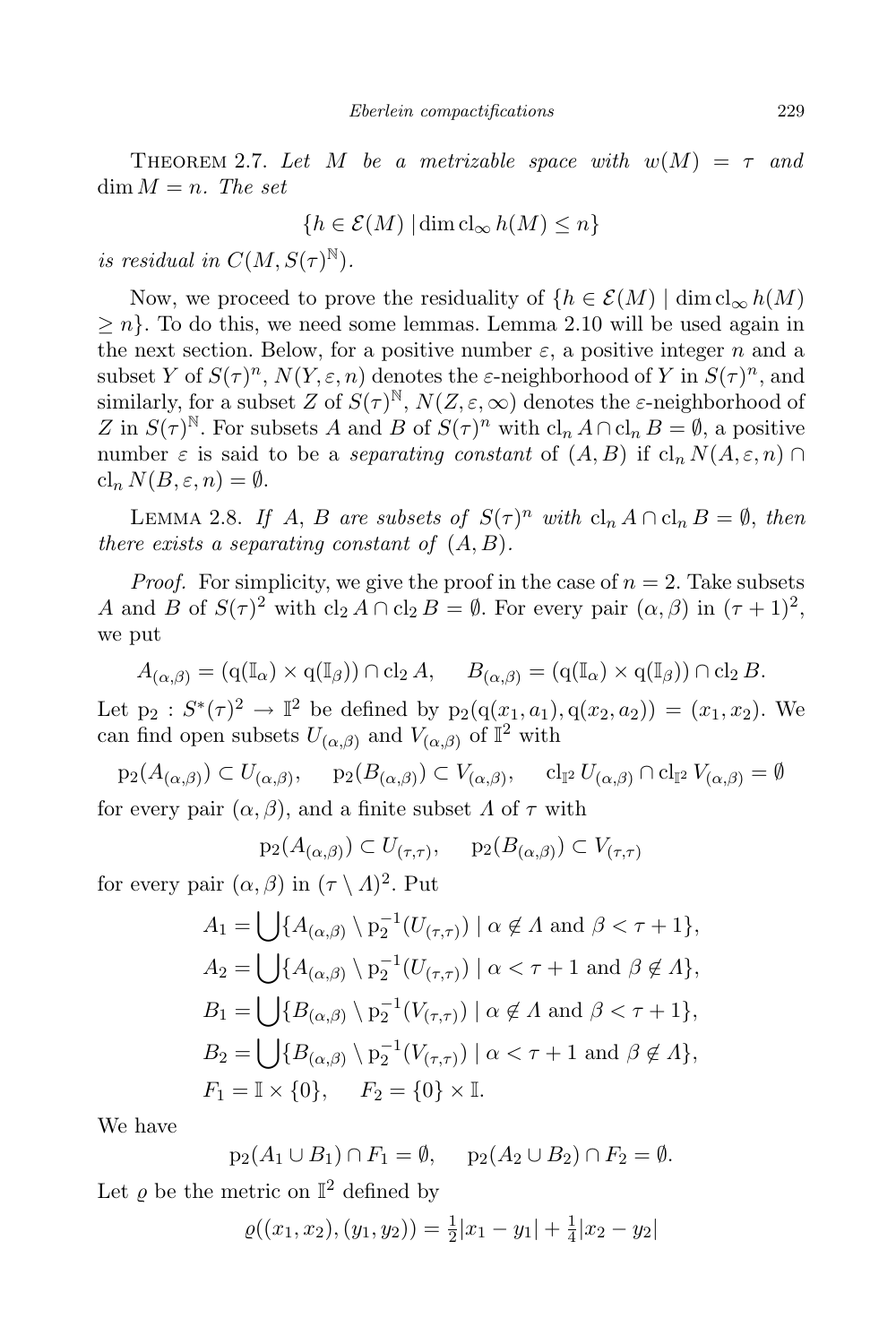for  $(x_1, x_2), (y_1, y_2) \in \mathbb{I}^2$  (for general *n*, the metric  $\varrho$  on  $\mathbb{I}^n$  should be defined by  $\rho((x_i), (y_i)) = \sum_{i=1}^n |x_i - y_i|/2^i$ . Put

$$
\varepsilon_1 = \min \{ \varrho(cl_{\mathbb{I}^2} U_{(\tau,\tau)}, \mathrm{cl}_{\mathbb{I}^2} V_{(\tau,\tau)}), \varrho(p_2(A_1 \cup B_1), F_1), \varrho(p_2(A_2 \cup B_2), F_2) \}.
$$

For every  $\alpha$  in  $\Lambda$ , there exists a finite subset  $\Lambda_{\alpha}$  of  $\tau$  such that

$$
p_2(A_{(\alpha,\beta)}) \subset U_{(\alpha,\tau)}, \quad p_2(A_{(\beta,\alpha)}) \subset U_{(\tau,\alpha)},
$$
  

$$
p_2(B_{(\alpha,\beta)}) \subset V_{(\alpha,\tau)}, \quad p_2(B_{(\beta,\alpha)}) \subset V_{(\tau,\alpha)},
$$

for every  $\beta$  in  $\tau \setminus \Lambda_{\alpha}$ . For every  $\alpha$  in  $\Lambda$ , we put

$$
A(\alpha) = \bigcup \{ A_{(\alpha,\beta)} \setminus \mathbf{p}_2^{-1}(U_{(\alpha,\tau)}) \mid \beta < \tau + 1, \ \beta \in \Lambda_\alpha \},
$$
  
\n
$$
A'(\alpha) = \bigcup \{ A_{(\beta,\alpha)} \setminus \mathbf{p}_2^{-1}(U_{(\tau,\alpha)}) \mid \beta < \tau + 1, \ \beta \in \Lambda_\alpha \},
$$
  
\n
$$
B(\alpha) = \bigcup \{ B_{(\alpha,\beta)} \setminus \mathbf{p}_2^{-1}(V_{(\alpha,\tau)}) \mid \beta < \tau + 1, \ \beta \in \Lambda_\alpha \},
$$
  
\n
$$
B'(\alpha) = \bigcup \{ B_{(\beta,\alpha)} \setminus \mathbf{p}_2^{-1}(V_{(\tau,\alpha)}) \mid \beta < \tau + 1, \ \beta \in \Lambda_\alpha \}.
$$

We have

$$
p_2(A(\alpha) \cup B(\alpha)) \cap F_1 = \emptyset, \quad p_2(A'(\alpha) \cup B'(\alpha)) \cap F_2 = \emptyset.
$$

Put

$$
\begin{aligned} \delta_\alpha = \min \{&\,varrho(\mathrm{cl}_{\mathbb{I}^2} \, U_{(\alpha,\tau)}, \mathrm{cl}_{\mathbb{I}^2} \, V_{(\alpha,\tau)}), \varrho(\mathrm{cl}_{\mathbb{I}^2} \, U_{(\tau,\alpha)}, \mathrm{cl}_{\mathbb{I}^2} \, V_{(\tau,\alpha)}), \\ &\varrho(\mathrm{p}_2(A(\alpha) \cup B(\alpha)), F_1), \varrho(\mathrm{p}_2(A'(\alpha) \cup B'(\alpha)), F_2)\}\end{aligned}
$$

for every  $\alpha$  in  $\Lambda$ , and

$$
\delta_{(\alpha,\beta)} = \varrho(p_2(A_{(\alpha,\beta)}), p_2(B_{(\alpha,\beta)}))
$$

for every pair  $(\alpha, \beta)$ . Finally, we put

$$
\varepsilon_2 = \min{\{\delta_\alpha \mid \alpha \in \Lambda\}},
$$
  
\n
$$
\varepsilon_3 = \min{\{\delta_{(\alpha,\beta)} \mid \alpha \in \Lambda, \ \beta \in \Lambda_\alpha\}},
$$
  
\n
$$
\varepsilon_4 = \min{\{\delta_{(\beta,\alpha)} \mid \alpha \in \Lambda, \ \beta \in \Lambda_\alpha\}},
$$
  
\n
$$
\varepsilon = \frac{1}{3} \min{\{\varepsilon_1, \varepsilon_2, \varepsilon_3, \varepsilon_4\}}.
$$

This  $\varepsilon$  is as desired.  $\blacksquare$ 

LEMMA 2.9. Let  $X_k$  be a compact space for every  $k \in \mathbb{N}$ , A and B closed subsets of  $\prod_{k \in \mathbb{N}} X_k$ , and  $\Pi_n : \prod_{k \in \mathbb{N}} X_k \to \prod_{1 \leq k \leq n} X_k$  the projec*tion map.* If  $A \cap B = \emptyset$  *then there exists a positive integer n such that*  $\Pi_n(A) \cap \Pi_n(B) = \emptyset$ .

*Proof.* Suppose that there exist points  $a_n$  in *A* and  $b_n$  in *B* such that  $\Pi_n(a_n) = \Pi_n(b_n)$  for every *n*. Let *a* be a cluster point of the set  $\{a_n \mid n \in \mathbb{N}\}.$ We can easily show that *a* belongs to  $B$ .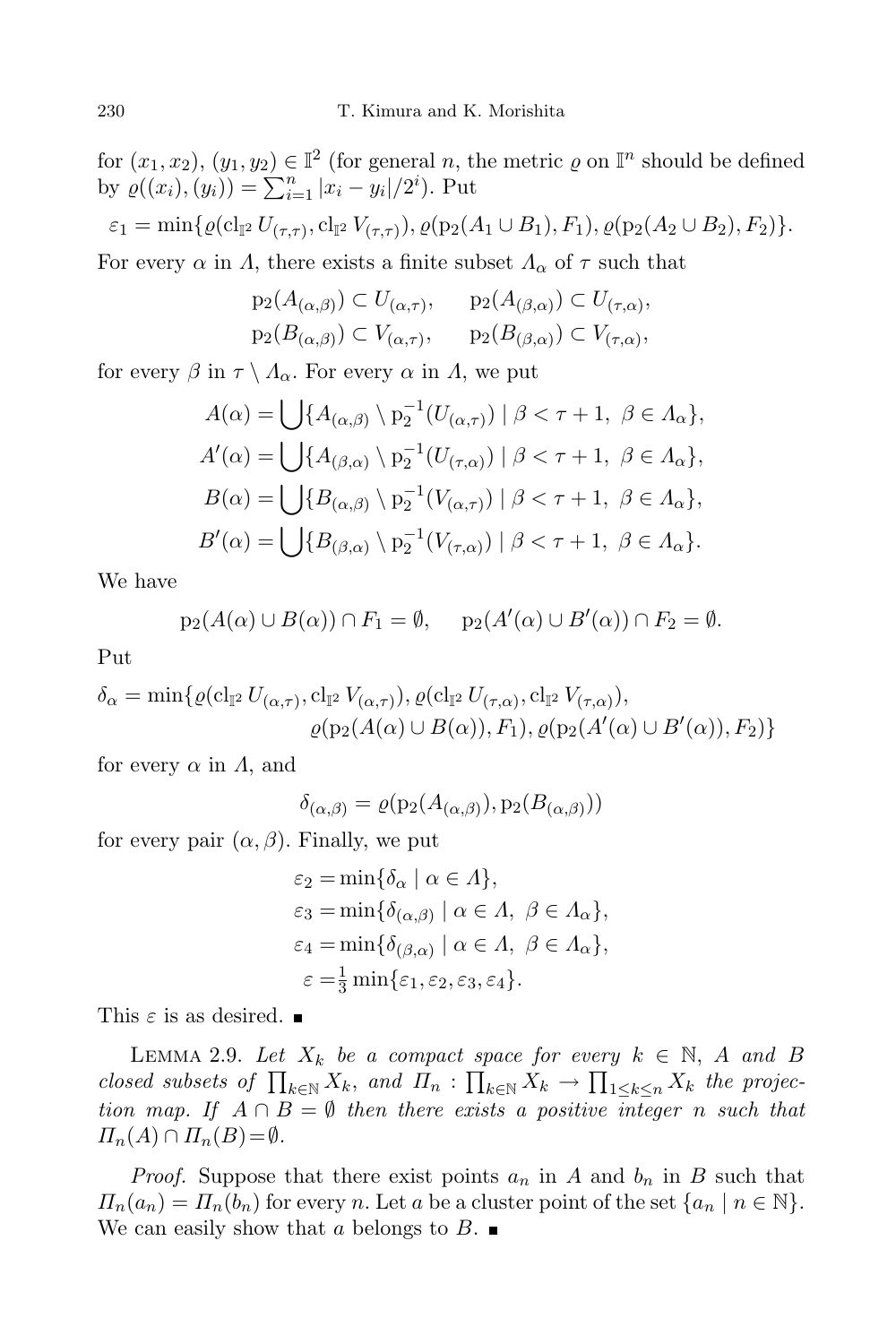Lemma 2.10. *Let M be a metrizable space and A and B disjoint closed subsets of M. The set*

$$
\mathcal{S} = \{ h \in C(M, S(\tau)^{\mathbb{N}}) \mid \operatorname{cl}_{\infty} h(A) \cap \operatorname{cl}_{\infty} h(B) = \emptyset \}
$$

*is open and dense in*  $C(M, S(\tau)^{\mathbb{N}})$ *.* 

*Proof.* First, we show that *S* is a dense subset of  $C(M, S(\tau)^{\mathbb{N}})$ . Take  $\lim_{\epsilon \to 0^+} f = (f_i) \in C(M, S(\tau)^N)$  and  $\varepsilon > 0$ . Let *k* be a positive integer with  $1/2^k < \varepsilon$ . Put

$$
g_i = \begin{cases} f_i & (i \neq k), \\ \psi & (i = k), \end{cases}
$$

where  $\psi : M \to S(\tau)$  with  $\psi(A) \subseteq \{q(0,0)\}\$  and  $\psi(B) \subseteq \{q(1,0)\}\$ . Then it is obvious that  $g = (g_i) : M \to S(\tau)^{\mathbb{N}}$  satisfies  $g \in S$  and  $\widetilde{\sigma}_{\infty}(f, g) < \varepsilon$ .<br>Note we show that  $S$  is an approximate of  $C(M, S(\tau)^{\mathbb{N}})$ . Take h

Next, we show that *S* is an open subset of  $C(M, S(\tau)^{\mathbb{N}})$ . Take  $h \in S$ . By Lemma 2.9, there exists a positive integer *n* such that  $\Pi_n(\text{cl}_\infty h(A)) \cap$  $\Pi_n(\text{cl}_\infty h(B)) = \emptyset$ . Since  $\text{cl}_n \Pi_n(h(A)) \cap \text{cl}_n \Pi_n(h(B)) = \emptyset$ , by Lemma 2.8, there exists a separating constant  $\varepsilon$  of  $(\Pi_n(h(A)), \Pi_n(h(B)))$ . Let  $h' \in$  $C(M, S(\tau)^{\mathbb{N}})$  satisfy  $\widetilde{\sigma}_{\infty}(h, h') < \varepsilon$ . We have

$$
h'(A) \subset N(h(A), \varepsilon, \infty), \quad h'(B) \subset N(h(B), \varepsilon, \infty).
$$

Since

 $\Pi_n(h'(A)) \subset N(\Pi_n(h(A)), \varepsilon, n), \quad \Pi_n(h'(B)) \subset N(\Pi_n(h(B)), \varepsilon, n),$ 

and  $\varepsilon$  is a separating constant of  $(\Pi_n(h(A)), \Pi_n(h(B))$ , we have

$$
\operatorname{cl}_n \Pi_n(h'(A)) \cap \operatorname{cl}_n \Pi_n(h'(B)) = \emptyset.
$$

This implies

$$
cl_{\infty} h'(A) \cap cl_{\infty} h'(B) = \emptyset.
$$

Recall that a family  $\{(A_i, B_i) \mid 1 \leq i \leq n\}$  of pairs of disjoint closed subsets of a space is said to be *essential* if, for every *i* and every partition L<sub>*i*</sub> between  $A_i$  and  $B_i$ ,  $\bigcap_{i=1}^n L_i \neq \emptyset$ .

THEOREM 2.11. Let M be a metrizable space with  $w(M) = \tau$  and  $\dim M$  $= n \in \mathbb{N}$ *. The set* 

 ${h \in \mathcal{E}(M) \mid \dim \mathrm{cl}_{\infty} h(M) \geq n}$ 

*is residual in*  $C(M, S(\tau)^N)$ *.* 

*Proof.* Since dim  $M = n$ , there exists an essential family  $\{(A_i, B_i)$  $1 \leq i \leq n$  of pairs of closed subsets of M. By Lemmas 2.6 and 2.10, the set

$$
\{h \in \mathcal{E}(M) \mid \operatorname{cl}_{\infty} h(A_i) \cap \operatorname{cl}_{\infty} h(B_i) = \emptyset \text{ for every } 1 \leq i \leq n\}
$$

is residual in  $C(M, S(\tau)^N)$ . For every *h* in this set, the set

*{*(cl*<sup>∞</sup> h*(*Ai*)*,* cl*<sup>∞</sup> h*(*Bi*)) *|* 1 *≤ i ≤ n}*

is essential. Therefore, dim  $cl_{\infty} h(M) \geq n$ . ■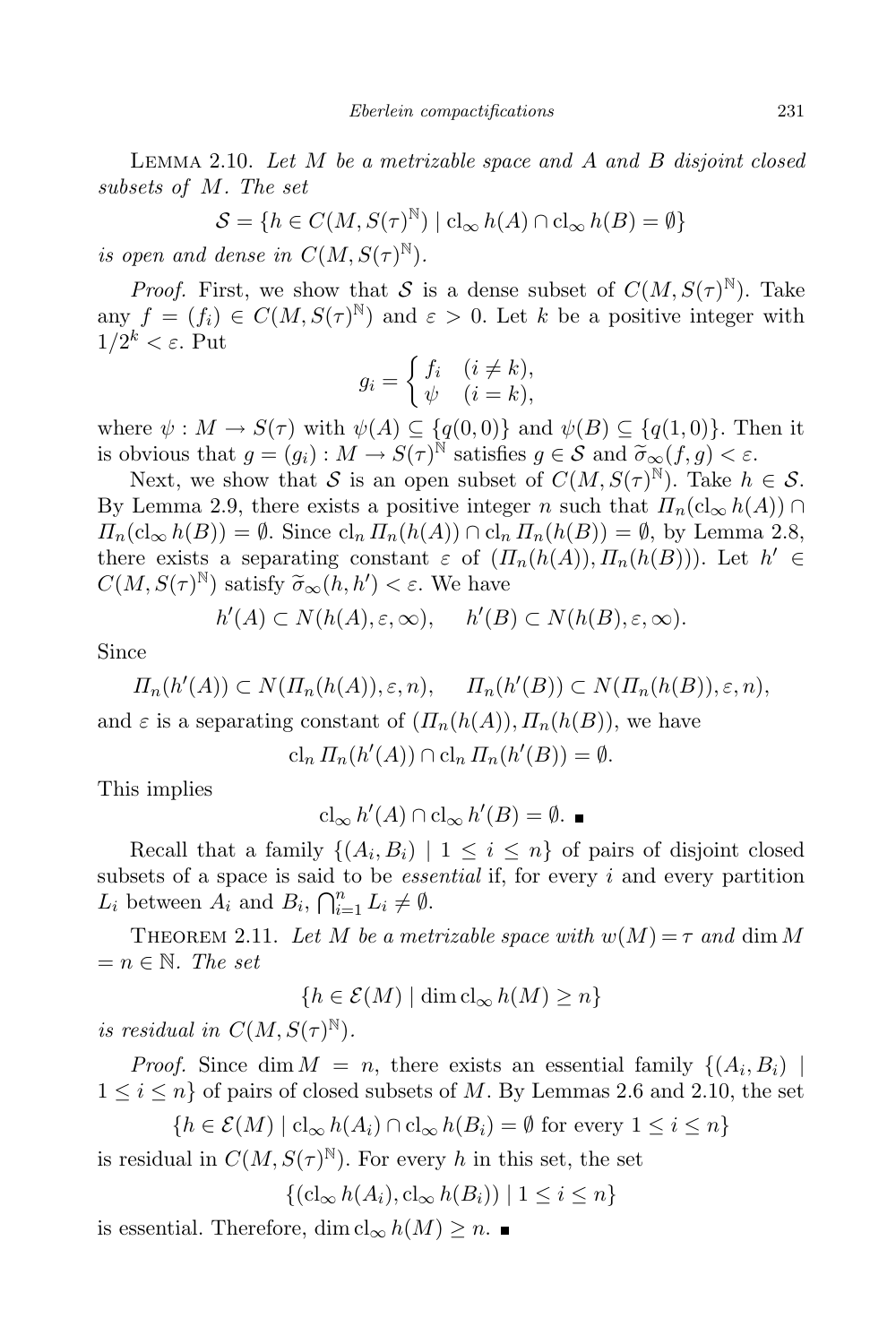Theorems 2.7, 2.11 and Lemma 2.1 yield the assertion of Theorem 1.1.

Now, we investigate the case of infinite-dimensional spaces.

LEMMA 2.12 ([4, Problem 6.1. $E(c)$ , p. 310]). *A* weakly paracompact nor*mal space X is S-w.i.d. if and only if X contains an S-w.i.d. compact subset L such that each closed subset of X disjoint from L is finite-dimensional.*

Notice that compact spaces and metrizable spaces are weakly paracompact.

THEOREM 2.13. Let M be an S-w.i.d. metrizable space with  $w(M) = \tau$ . *The set*

*{h ∈ E*(*M*) *|* cl*<sup>∞</sup> h*(*M*) *is S-w.i.d.}*

*is residual in*  $C(M, S(\tau)^{\mathbb{N}})$ *.* 

*Proof.* Let *L* be a compact subset of *M* as in Lemma 2.12. Put

$$
F_n = \{ x \in M \mid \mathbf{d}(x, L) \ge 1/n \}
$$

for every  $n \in \mathbb{N}$ , where d is a metric on M that is compatible with its topology. The dimension of the closed subset  $F_n$  is finite. We put  $l(n)$ dim *Fn*. Set

$$
\mathcal{H}_n = \{ h \in C(M, S(\tau)^{\mathbb{N}}) \mid \mathrm{cl}_{\infty} h(F_n) \subset K_{l(n)}^*(\tau) \},
$$
  

$$
\mathcal{H} = \bigcap \{ \mathcal{H}_n \mid n \in \mathbb{N} \} \cap \mathcal{E}(M).
$$

The set *H* is residual in  $C(M, S(\tau)^{N})$  by Lemmas 2.5 and 2.6. Take an embedding *h* in *H*. Notice that *h*(*L*) is an S-w.i.d. compact subset of cl<sub>∞</sub> *h*(*M*). By Lemma 2.12, it is sufficient to show that each closed subset *A* of  $cl_{\infty} h(M)$ that is disjoint from  $h(L)$  is finite-dimensional. Since  $h(L)$  is compact, there exists an open subset *U* of  $cl_{\infty} h(M)$  such that  $A \subset U$  and  $cl_{\infty} U \cap h(L) = \emptyset$ . Put  $B = h^{-1}(cl_{\infty} U \cap h(M))$ . Since *B* is a closed subset of *M* that is disjoint from the compact subset *L*, there exists *k* such that  $B \subset F_k$ . By Lemma 2.3, dim cl<sub>∞</sub>  $h(F_k) \leq l(k)$ . Since *A* is a closed subset of cl<sub>∞</sub>  $h(F_k)$ , *A* is finite-dimensional. ■

Theorem 2.13 and Lemma 2.1 give the assertion of Theorem 1.2.

Theorem 2.13 is a counterpart for non-separable spaces of Corollary 4.4 of [8]. Using Lemma 2.12, we can prove the following counterpart of Corollary 4.3 of [8].

THEOREM 2.14. Let M be a metrizable space with  $w(M) = \tau$  which has *the large transfinite dimension* trInd*. The set*

*{h ∈ E*(*M*) *|* cl*<sup>∞</sup> h*(*M*) *is countable-dimensional}*

*is residual in*  $C(M, S(\tau)^{\mathbb{N}})$ *.*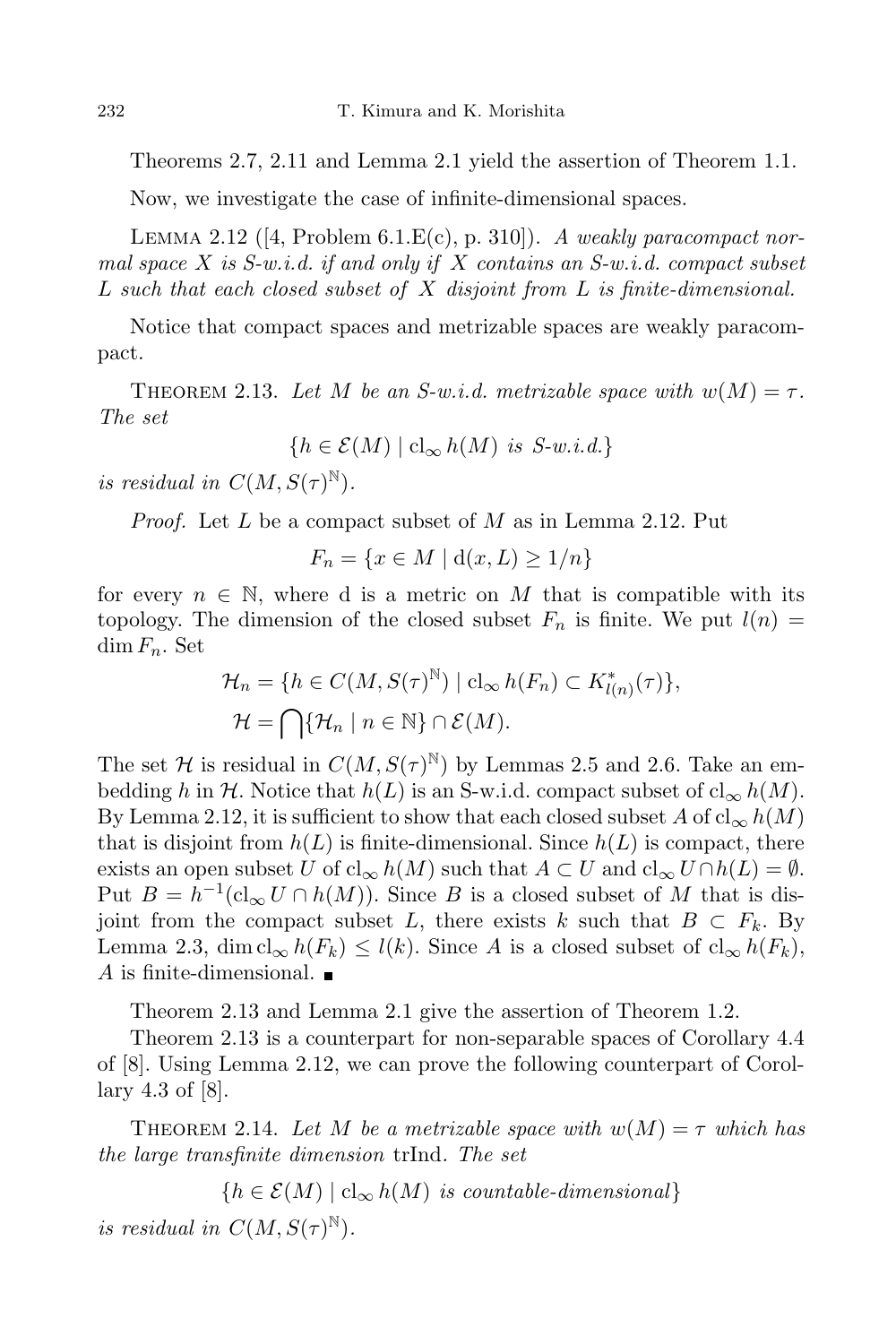Corollary 2.15. *Let M be a metrizable space having* trInd*. There exists a countable-dimensional Eberlein compactification E of M with w*(*E*)  $= w(M)$ .

Remark 2.16. It is known that there exists a countable-dimensional metrizable space which has no countable-dimensional compactification (see  $[6]$ ). The proof of Proposition 2 of  $[5]$  yields in fact the statement: *Each countable-dimensional complete metrizable space can be embedded in a countable-dimensional Eberlein compact space of the same weight*.

**3. Related topics.** In this section, we mention some results that are related to Lemma 2.10 of Section 2. We use the same terminology as in Section 2. First, we have

PROPOSITION 3.1. Let M be a metrizable space with  $w(M) = \tau$  and f *a continuous mapping from M into a compact metrizable space Y . The set*

 ${h \in \mathcal{E}(M) \mid \text{there exists a mapping } \hat{f} \text{ in } C(\text{cl}_\infty h(M), Y)}$ *such that*  $\hat{f} \circ h = f$ }

*is residual in*  $C(M, S(\tau)^{\mathbb{N}})$ *.* 

*Proof.* Let *B* be a countable base for *Y* that is closed under taking finite unions. Let *A* be the family of pairs of disjoint closures of elements of *B*. Since  $A$  is countable, the set

$$
\{h \in \mathcal{E}(M) \mid \operatorname{cl}_{\infty} h(f^{-1}(A)) \cap \operatorname{cl}_{\infty} h(f^{-1}(B)) = \emptyset \text{ for every } (A, B) \in \mathcal{A}\}
$$

is residual in  $C(M, S(\tau)^{\mathbb{N}})$  by Lemmas 2.6 and 2.10. For every h in the set, there exists a continuous mapping  $\hat{f}$  : cl<sub>∞</sub>  $h(M) \rightarrow Y$  such that  $\hat{f} \circ h = f$ by Theorem 3.2.1 of [3].  $\blacksquare$ 

Combining Proposition 3.1 with Theorems 2.7, 2.11 and Lemma 2.1, we have

THEOREM 3.2. Let M be a finite-dimensional metrizable space and  $(f_n)$ *a sequence of continuous mappings from M into compact metrizable spaces. There exists* an *Eberlein compactification*  $E$  *of*  $M$  *such that*  $\dim E$  $\dim M, w(E) = w(M)$  and every  $f_n$  has a continuous extension over *E*.

This theorem is a counterpart for non-separable spaces of Theorem 3.4 of [7].

Similarly, we have

THEOREM 3.3. Let M be an S-w.i.d. metrizable space and  $(f_n)$  a se*quence of continuous mappings from M into compact metrizable spaces. There exists* an *S*-w.*i.d. Eberlein compactification E of M such that*  $w(E) =$  $w(M)$  *and every*  $f_n$  *has a continuous extension over E.*